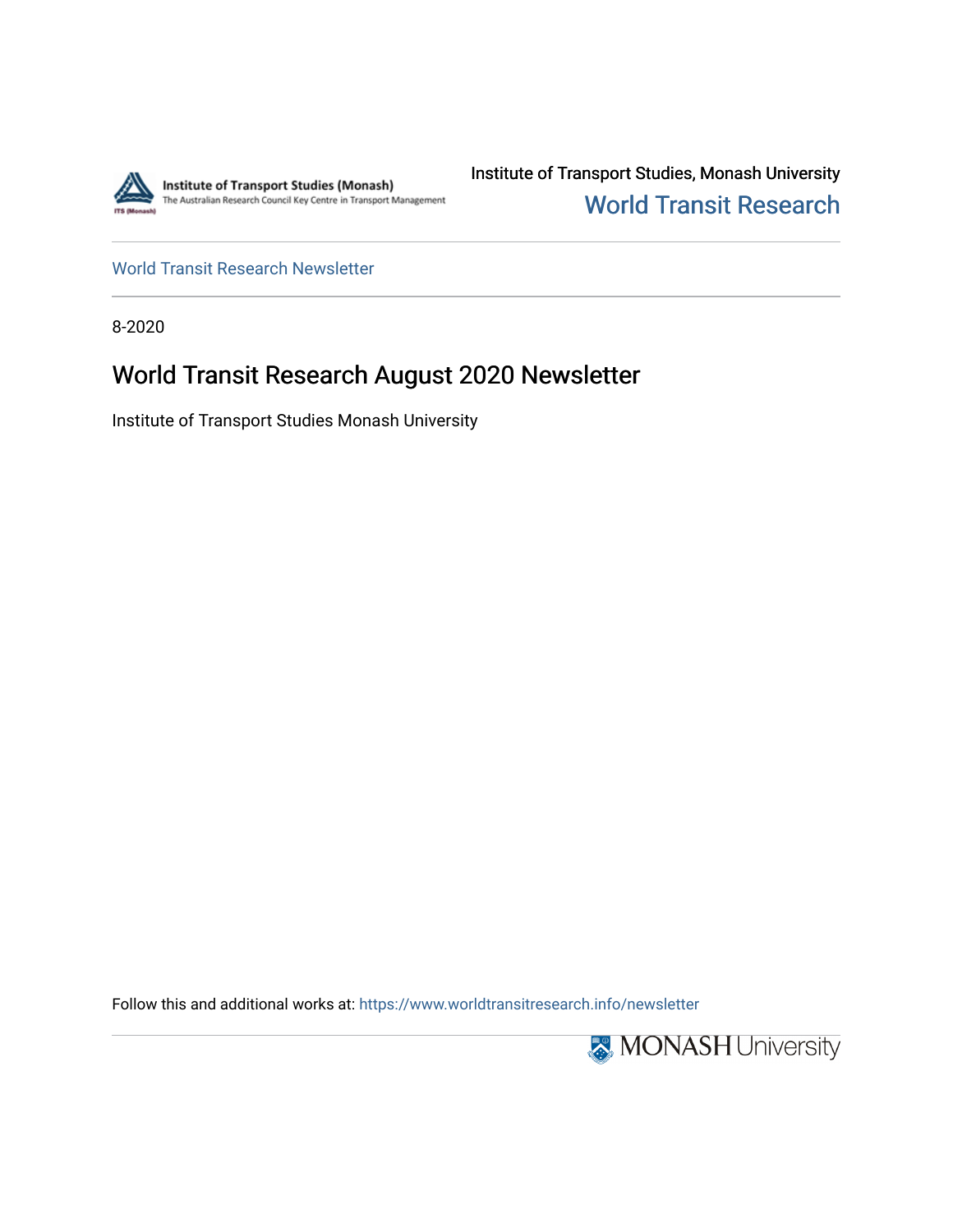

## **World Transit Research**

### **August 2020 Newsletter**

[http://www.worldtransitresearch.info](http://www.worldtransitresearch.info/)

Welcome to the WORLD TRANSIT RESEARCH (WTR) clearinghouse newsletter. This newsletter, which is published bi-monthly, summarises new research published in the field which has been added to the World Transit Research clearinghouse research database.

WTR is now used by public transport researchers in over 8,000 cities and towns in 170 countries worldwide.

#### **BACKGROUND**

World Transit Research (WTR) is designed to help public transport practitioners and researchers get easier access to quality research in the field of public transport planning. WTR is a free repository of research papers, reports, research abstracts and links to research findings from leading research journals indexed and searchable to ensure easier access to topics of interest. The site is developed and run by the Public Transport [Research Group](http://publictransportresearchgroup.info/) at the Institute of Transport Studies, Monash University. The clearinghouse performs the following functions:

- Search/Find The database is searchable on key words and also via a list of subject areas
- Newsletter Subscription Those accessing the website can enrol in a free email newsletter. This broadcasts new publications in the field every 2 months
- Links links to relevant associated sites are provided
- Submit Research Researchers can use the website to suggest items for inclusion in the database. Copyright requirements are described.

#### **NEWSLETTER**

Your recommendation can help grow our number of subscribers. Do you know someone interested in public transport research that would like to receive this newsletter? Ask them to go t[o http://www.worldtransitresearch.info/](http://www.worldtransitresearch.info/) and enter their email address in the box provided under Newsletter.

#### **NEW ADDITIONS**

World Transit Research clearinghouse now includes some 7,960 research reports/papers. Some 98 published papers have been added. The new ones are listed in the attached table. In addition new journals and relevant papers are also occasionally added from previous publication records.

#### **CONTRIBUTE YOUR RESEARCH AND INCREASE YOUR CITATIONS**

Should you have any relevant papers that you think should be included in this repository, please log on t[o www.worldtransitresearch.info](http://www.worldtransitresearch.info/) and click on the Submit Research icon. The WTR Clearinghouse is a very effective tool to increase author citations of research since it acts to publicise your research to those interested in this field.

#### **UNSUBSCRIBE**

Click here t[o unsubscribe](http://www.worldtransitresearch.info/) from this newsletter.

#### **JOURNAL SUBSCRIPTIONS**

Articles on the following two pages denoted with an asterisk \* are from Journals that do not require a subscription to view the full article.

#### **SUGGESTIONS WELCOMED**

If you have any queries or suggestions on how to improve our publication, we would love to hear from you at: [enquiries@worldtransitresearch.info](mailto:enquiries@worldtransitresearch.info)

Wendy Walker Research Clearing House Manager Monash University, Australia [enquiries@worldtransitresearch.info](mailto:enquiries@worldtransitresearch.info) PH +61 4 4733 9771 Fax: +61 3 9905 4944

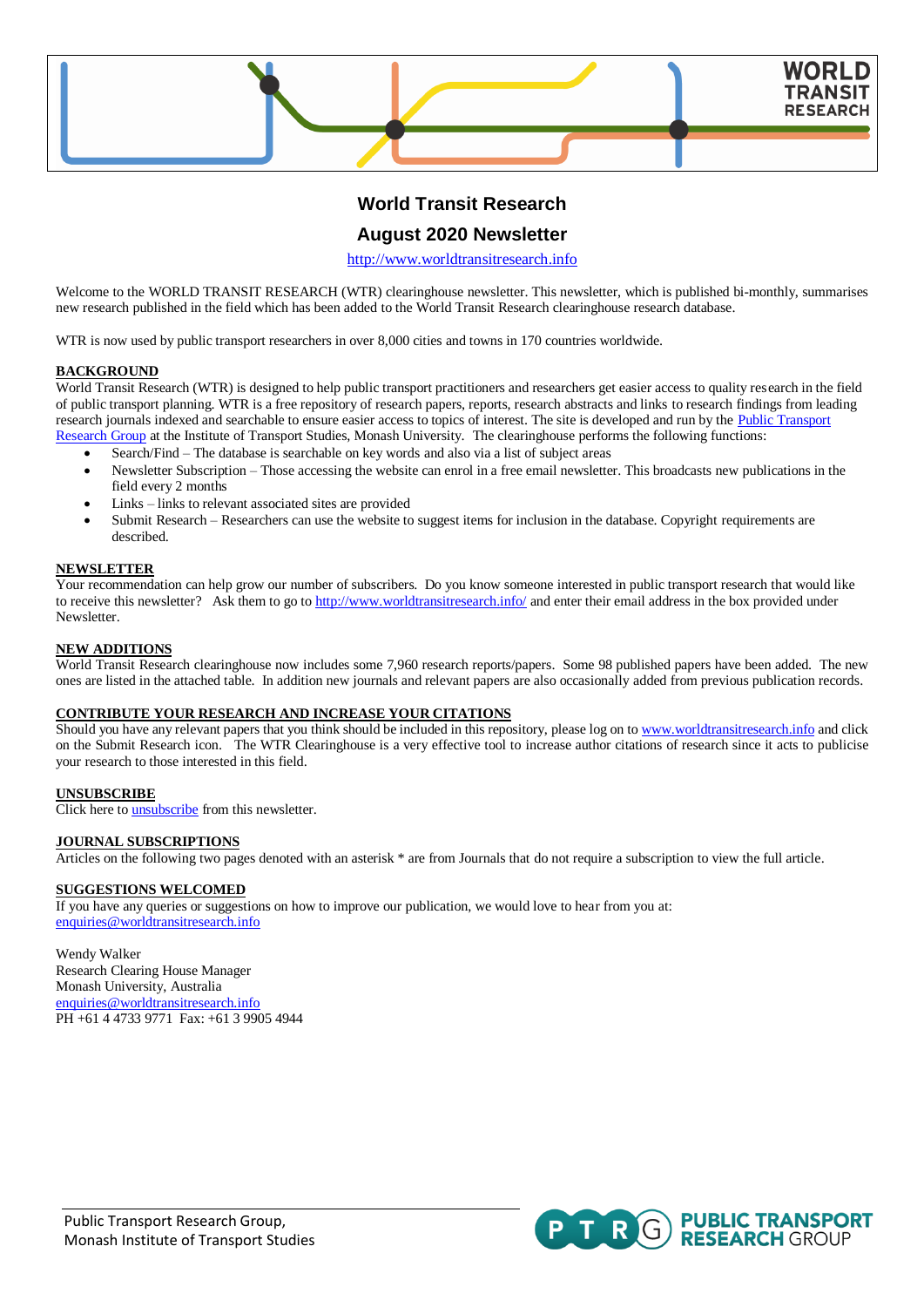## **WORLD TRANSIT RESEARCH – NEW RESEARCH PUBLICATIONS**

| <b>AUTHOR</b>                                        | <b>TITLE</b>                                                                                                                          | <b>CATEGORY</b> |
|------------------------------------------------------|---------------------------------------------------------------------------------------------------------------------------------------|-----------------|
| T Liljamo, H Liimatainen, M Pöllänen, R<br>Utriainen | People's current mobility costs and willingness to pay for Mobility as a<br><b>Service offerings</b>                                  | Planning        |
| R Guadamuz, V Gayah, R Paleti                        | <b>Impact of Bus Routes on Crash Frequency in Metropolitan Areas</b>                                                                  | Planning        |
| G Devitt, M Nesheli, E Diab, A Shalaby               | Empirical Performance Analysis of Bus Speed and Delay at Intersections for                                                            | Planning        |
|                                                      | <b>Emerging Spot Improvement Programs</b>                                                                                             |                 |
| E König                                              | A review on railway delay management                                                                                                  | Planning        |
| S Mathew, S Pulugurtha                               | Assessing the effect of a light rail transit system on road traffic travel time<br>reliability                                        | Planning        |
| C Szymula, N Bešinović                               | Passenger-centered vulnerability assessment of railway networks                                                                       | Planning        |
| Y Kwon, J Byun, S Park                               | Exploring the determinants of bus drivers job satisfaction: Evidence from                                                             | Planning        |
|                                                      | <b>South Korea</b>                                                                                                                    |                 |
| M Deveci, S Öner, F Canıtez, M Öner                  | Evaluation of service quality in public bus transportation using interval-                                                            | Planning        |
|                                                      | valued intuitionistic fuzzy QFD methodology                                                                                           |                 |
| W Yuan, H Frey                                       | Potential for metro rail energy savings and emissions reduction via eco-                                                              | Planning        |
|                                                      | driving                                                                                                                               |                 |
| P Manser, H Becker, S Hörl, K Axhausen               | Designing a large-scale public transport network using agent-based<br>microsimulation                                                 | Planning        |
| M Goletz, S Haustein, C Wolking, A                   | Intermodality in European metropolises: The current state of the art, and                                                             | Planning        |
| L'Hostis                                             | the results of an expert survey covering Berlin, Copenhagen, Hamburg and<br><b>Paris</b>                                              |                 |
| S Chowdhury, B van Wee                               | Examining women's perception of safety during waiting times at public                                                                 | Planning        |
|                                                      | transport terminals                                                                                                                   |                 |
| H Fitzová, M Matulová                                | Comparison of urban public transport systems in the Czech Republic and                                                                | Planning        |
|                                                      | Slovakia: Factors underpinning efficiency                                                                                             |                 |
| G Yoon, J Chow                                       | Contextual Bandit-Based Sequential Transit Route Design under Demand                                                                  | Planning        |
|                                                      | <b>Uncertainty</b>                                                                                                                    |                 |
| A Itani, S Srikukenthiran, A Shalaby                 | <b>Capacity-Constrained Bus Bridging Optimization Framework</b>                                                                       | Planning        |
| C Tang, A Ceder, Y Ge, N Wu                          | <b>Optimal Operational Strategies for Multiple Bus Lines Considering</b>                                                              | Planning        |
|                                                      | Passengers' Preferences                                                                                                               |                 |
| J Teng, W Pan, C Zhang                               | Quantitative Modeling of Congestion in Metro Station Based on Passenger                                                               | Planning        |
|                                                      | <b>Time Perceptions</b>                                                                                                               |                 |
| K Agrawal, H Suman, N Bolia                          | <b>Frequency Optimization Models for Reducing Overcrowding Discomfort</b>                                                             | Planning        |
| B Mo, Z Ma, H Koutsopoulos, J Zhao                   | <b>Capacity-Constrained Network Performance Model for Urban Rail</b>                                                                  | <b>Planning</b> |
|                                                      | <b>Systems</b>                                                                                                                        |                 |
| A Ghaffari, M Mesbah, A Khodaii                      | Designing a transit priority network under variable demand                                                                            | Planning        |
| M Hu, L Lu, J Yang                                   | Exploring an estimation approach for the pedestrian level of service for                                                              | Planning        |
|                                                      | metro stations based on an interaction index                                                                                          |                 |
| C Iliopoulou, C Milioti, E Vlahogianni, K            | Identifying spatio-temporal patterns of bus bunching in urban networks                                                                | Planning        |
| Kepaptsoglou                                         |                                                                                                                                       |                 |
| Y Tang, Y Jiang, H Yang, O Nielsen                   | Modeling and optimizing a fare incentive strategy to manage queuing and                                                               | Planning        |
|                                                      | crowding in mass transit systems                                                                                                      |                 |
| B Majumdar, D Dissanayake, A Rajput, Y               | <b>Prioritizing Metro Service Quality Attributes to Enhance Commuter</b>                                                              | Planning        |
| Saw, P Sahu                                          | <b>Experience: TOPSIS Ranking and Importance Satisfaction Analysis Methods</b>                                                        |                 |
| S Nordhoff, J Stapel, B van Arem, R<br>Happee        | Passenger opinions of the perceived safety and interaction with automated<br>shuttles: A test ride study with 'hidden' safety steward | Planning        |
| J Hatzenbühler, O Cats, E Jenelius                   | Transitioning towards the deployment of line-based autonomous buses:                                                                  | Planning        |
|                                                      | Consequences for service frequency and vehicle capacity                                                                               |                 |
| O Egu, P Bonnel                                      | How comparable are origin-destination matrices estimated from automatic                                                               | Planning        |
|                                                      | fare collection, origin-destination surveys and household travel survey? An                                                           |                 |
|                                                      | empirical investigation in Lyon                                                                                                       |                 |
| F Proboste, J Muñoz, A Gschwender                    | Comparing social costs of public transport networks structured around an                                                              | Planning        |
|                                                      | Open and Closed BRT corridor in medium sized cities                                                                                   |                 |
| J Toner, M Wardman, J Shires, F Teklu, A             | Enhancing rail direct demand models with competition between ticket                                                                   | Planning        |
| Hatfield                                             | types using contributions from economic theory and market research                                                                    |                 |

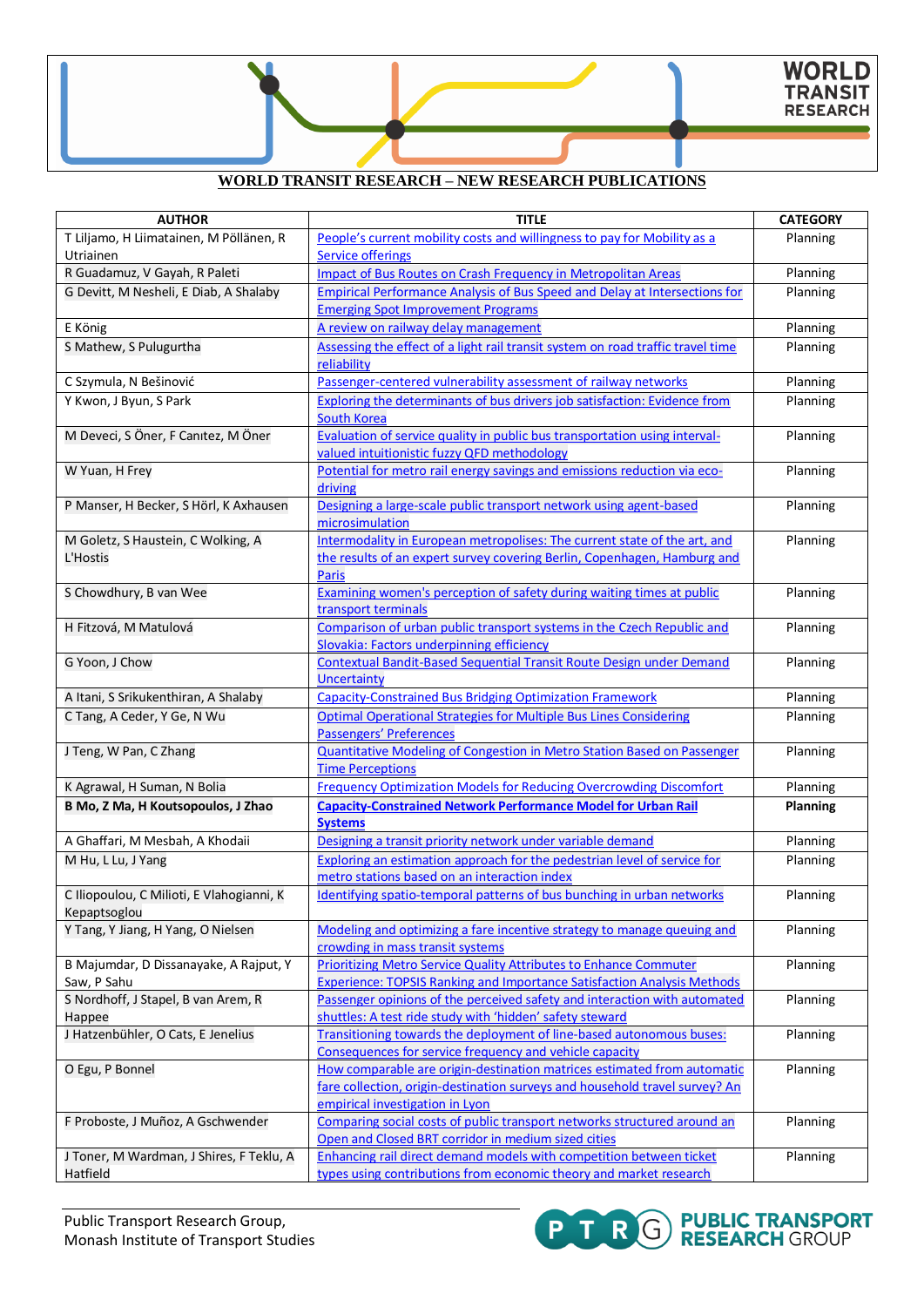| <b>WORLD</b>    |
|-----------------|
| <b>TRANSIT</b>  |
| <b>RESEARCH</b> |

| N Zgheib, M Abou-Zeid, I Kaysi                                                                    | Modeling demand for ridesourcing as feeder for high capacity mass transit                                                                                                                                   | Planning  |
|---------------------------------------------------------------------------------------------------|-------------------------------------------------------------------------------------------------------------------------------------------------------------------------------------------------------------|-----------|
|                                                                                                   | systems with an application to the planned Beirut BRT                                                                                                                                                       |           |
| I Sharma, S Mishra, M Golias, T Welch, C<br>Cherry                                                | <b>Equity of transit connectivity in Tennessee cities</b>                                                                                                                                                   | Planning  |
| P Krishnakumari, O Cats, H van Lint                                                               | <b>Estimation of metro network passenger delay from individual trajectories</b>                                                                                                                             | Planning  |
| S Berrebi, K Watkins                                                                              | Who's ditching the bus?                                                                                                                                                                                     | Ridership |
| I Kamel, A Shalaby, B Abdulhai                                                                    | A modelling platform for optimizing time-dependent transit fares in large-<br>scale multimodal networks                                                                                                     | Ridership |
| J Terry, C Bachmann                                                                               | Spatial Characteristics of Transit-Integrated Ridesourcing Trips and Their<br><b>Competitiveness with Transit and Walking Alternatives</b>                                                                  | Ridership |
| E Rahimi, A Shamshiripour, R                                                                      | Analysis of Transit Users' Response Behavior in Case of Unplanned Service                                                                                                                                   | Ridership |
| Shebanpour, A Mohammadian, J Auld                                                                 | <b>Disruptions</b>                                                                                                                                                                                          |           |
| A Webb, A Khani                                                                                   | Park-and-Ride Choice Behavior in a Multimodal Network with Overlapping<br><b>Routes</b>                                                                                                                     | Ridership |
| N Islam, M Talukder, A Hainen, T Atkison                                                          | Characterizing co-modality in urban transit systems from a passengers'<br>perspective                                                                                                                       | Ridership |
| A Devaraj, G Ramakrishnan, G Nair, K<br>Srinivasan, C Bhat, A Pinjari, G<br>Ramadurai, R Pendyala | Joint Model of Application-Based Ride Hailing Adoption, Intensity of Use,<br>and Intermediate Public Transport Consideration among Workers in<br><b>Chennai City</b>                                        | Ridership |
| C Boyd                                                                                            | Revisiting the foundations of fare evasion research                                                                                                                                                         | Ridership |
| R Espino, C Román                                                                                 | Valuation of transfer for bus users: The case of Gran Canaria                                                                                                                                               | Ridership |
| A Ni, C Zhang, Y Hu, W Lu, H Li                                                                   | Influence mechanism of the corporate image on passenger satisfaction<br>with public transport in China                                                                                                      | Ridership |
| E Shin                                                                                            | Commuter benefits programs: Impacts on mode choice, VMT, and spillover<br>effects                                                                                                                           | Ridership |
| F Liao, Q Tian, T Arentze, H Huang, H<br>Timmermans                                               | Travel preferences of multimodal transport systems in emerging markets:<br>The case of Beijing                                                                                                              | Ridership |
| S Choi, P Mokhtarian                                                                              | How attractive is it to use the internet while commuting? A work-attitude-<br>based segmentation of Northern California commuters                                                                           | Ridership |
| J Kim, J Schmöcker, T Nakamura, N Uno,<br>T Iwamoto                                               | Integrated impacts of public transport travel and travel satisfaction on<br>quality of life of older people                                                                                                 | Ridership |
| F Crawford                                                                                        | Segmenting travellers based on day-to-day variability in work-related travel<br>behaviour                                                                                                                   | Ridership |
| V Van Acker, L Ho, L Stevens, C Mulley                                                            | Quantifying the effects of childhood and previous residential experiences<br>on the use of public transport                                                                                                 | Ridership |
| A Shamshiripour, E Rahimi, R                                                                      | Dynamics of travelers' modality style in the presence of mobility-on-                                                                                                                                       | Ridership |
| Shabanpour, A Mohammadian                                                                         | demand services                                                                                                                                                                                             |           |
| J Onninen, T Hakola, S Puttonen, A<br>Tolvanen, J Virkkala, M Sallinen                            | Sleep and sleepiness in shift-working tram drivers                                                                                                                                                          | Ridership |
| Z Sun, J Zacharias                                                                                | Transport equity as relative accessibility in a megacity: Beijing                                                                                                                                           | Land use  |
| I Nilsson, E Delmelle                                                                             | Impact of new rail transit stations on neighborhood destination choices<br>and income segregation                                                                                                           | Land use  |
| T Vongpraseuth, E Seong, S Shin, S Kim, C<br>Choi                                                 | Hope and reality of new towns under greenbelt regulation: The case of<br>self-containment or transit-oriented metropolises of the first-generation<br>new towns in the Seoul Metropolitan Area, South Korea | Land use  |
| Y Guo, S He                                                                                       | Built environment effects on the integration of dockless bike-sharing and<br>the metro                                                                                                                      | Land use  |
| R Wang, Y Lu, X Wu, Y Liu, Y Yao                                                                  | Relationship between eye-level greenness and cycling frequency around<br>metro stations in Shenzhen, China: A big data approach                                                                             | Land use  |
| H Zhang                                                                                           | Metro and urban growth: Evidence from China                                                                                                                                                                 | Land use  |
| Y Liu, A Singleton, D Arribas-Bel                                                                 | Considering context and dynamics: A classification of transit-orientated<br>development for New York City                                                                                                   | Land use  |
| Y Jiang, P Gu, Z Cao, Y Chen                                                                      | <b>Impact of Transit-Oriented Development on Residential Property Values</b><br>around Urban Rail Stations                                                                                                  | Land use  |
| C Yin, C Shao, X Wang                                                                             | Exploring the impact of built environment on car use: does living near<br>urban rail transit matter?                                                                                                        | Land use  |
| W Wu, S Zheng, B Wang, M Du                                                                       | Impacts of rail transit access on land and housing values in China: a<br>quantitative synthesis                                                                                                             | Land use  |

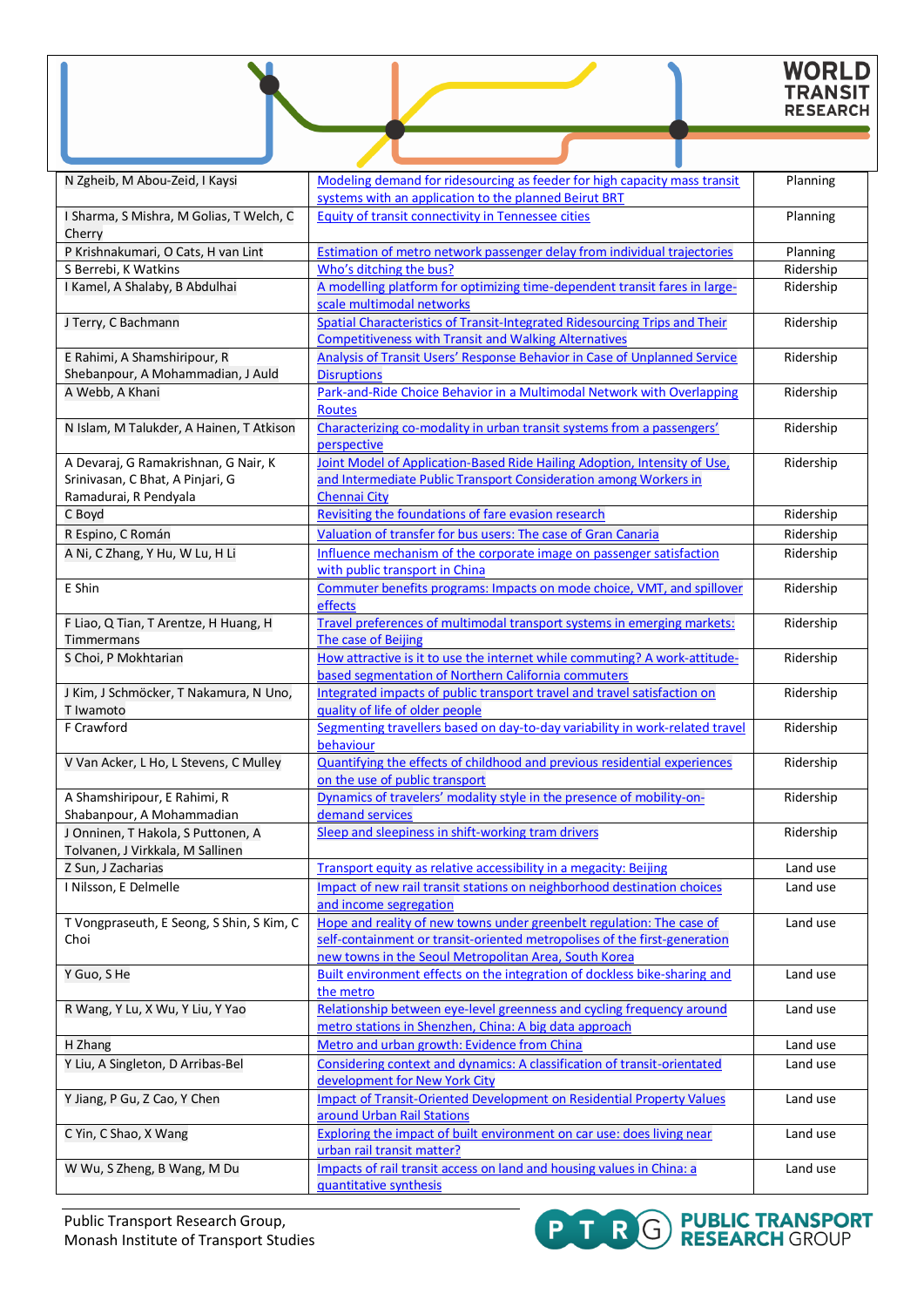# WORLD<br>TRANSIT<br>RESEARCH

| G Purifoye                                    | Transit boundaries: race and the paradox of immobility within mobile<br>systems                                                                             | Land use   |
|-----------------------------------------------|-------------------------------------------------------------------------------------------------------------------------------------------------------------|------------|
| I Nilsson, J Schuch, E Delmelle, K Canales    | Should I stay or should I go? A survey analysis of neighborhood change and<br>residential mobility concerns around new light rail stations in Charlotte, NC | Land use   |
| O Filippova, M Sheng                          | Impact of bus rapid transit on residential property prices in Auckland, New<br><b>Zealand</b>                                                               | Land use   |
| R Huang                                       | Transit-based job accessibility and urban spatial structure                                                                                                 | Land use   |
| J Lee, H Miller                               | Robust accessibility: Measuring accessibility based on travelers'                                                                                           | Land use   |
|                                               | heterogeneous strategies for managing travel time uncertainty                                                                                               |            |
| V Cacchiani, J Qi, L Yang                     | Robust optimization models for integrated train stop planning and<br>timetabling with passenger demand uncertainty                                          | Operations |
| S Yang, A Ahmad, P Park, G Sohn, J            | <b>Public Transit Service Reliability Assessment using Two-Fluid Model</b>                                                                                  | Operations |
| Krygsman                                      |                                                                                                                                                             |            |
| K Obeng                                       | On incentives and optimal effort to improve bus transit performance                                                                                         | Operations |
| J Wang, L Sun                                 | Dynamic holding control to avoid bus bunching: A multi-agent deep                                                                                           | Operations |
|                                               | reinforcement learning framework                                                                                                                            |            |
| J Zhou, H Koutsopoulos, S Saidi               | <b>Evaluation of Subway Bottleneck Mitigation Strategies using Microscopic,</b><br><b>Agent-Based Simulation</b>                                            | Operations |
| A Chepuri, S Joshi, S Arkatkar, G Joshi, A    | Development of new reliability measure for bus routes using trajectory                                                                                      | Operations |
| <b>Bhaskar</b>                                | data                                                                                                                                                        |            |
| X Guo, J Wu, H Sun, X Yang, J Gang Jin, D     | Scheduling synchronization in urban rail transit networks: Trade-offs                                                                                       | Operations |
| Wang                                          | between transfer passenger and last train operation                                                                                                         |            |
| X Dong, D Li, Y Yin, S Ding, Z Cao            | Integrated optimization of train stop planning and timetabling for                                                                                          | Operations |
|                                               | commuter railways with an extended adaptive large neighborhood search                                                                                       |            |
|                                               | metaheuristic approach                                                                                                                                      |            |
| C Bueno-Cadena, J Munoz, A Tirachini          | An analytical model for controlling disruptions on a metro line                                                                                             | Operations |
| S Hossan, N Nower                             | Fog-based dynamic traffic light control system for improving public<br>transport                                                                            | Technology |
| A Webb, P Kumar, A Khani                      | Estimation of passenger waiting time using automatically collected transit                                                                                  | Technology |
|                                               | data                                                                                                                                                        |            |
| C Brakewood, A Zeidan, S Hendricks, S         | An evaluation of the benefits of mobile fare payment technology from the<br>user and operator perspectives                                                  | Technology |
| Barbeau, A Joslin<br>R Arbex, C Cunha         | Estimating the influence of crowding and travel time variability on                                                                                         | Technology |
|                                               | accessibility to jobs in a large public transport network using smart card big                                                                              |            |
|                                               | data                                                                                                                                                        |            |
| H Zhang, J Peng, H Tan, H Dong, F Ding, B     | Tackling SOC long-term dynamic for energy management of hybrid electric                                                                                     | Technology |
| Ran                                           | buses via adaptive policy optimization                                                                                                                      |            |
| D López, A Lozano                             | Shortest hyperpaths in a multimodal hypergraph with real-time                                                                                               | Technology |
|                                               | information on some transit lines                                                                                                                           |            |
| E Jenelius                                    | Personalized predictive public transport crowding information with                                                                                          | Technology |
|                                               | automated data sources                                                                                                                                      |            |
| D Hernandez, M Hansz, R Massobrio             | Job accessibility through public transport and unemployment in Latin                                                                                        | Policy     |
|                                               | <b>America: The case of Montevideo (Uruguay)</b>                                                                                                            |            |
| Z Li, L Zhang                                 | The two-mode problem with bottleneck queuing and transit crowding:                                                                                          | Policy     |
|                                               | How should congestion be priced using tolls and fares?                                                                                                      |            |
| L Meng, S Somenahalli, S Berry                | Policy implementation of multi-modal (shared) mobility: review of a                                                                                         | Policy     |
|                                               | supply-demand value proposition canvas                                                                                                                      |            |
| L Böcker, E Anderson, T Uteng, T<br>Throndsen | Bike sharing use in conjunction to public transport: Exploring<br>spatiotemporal, age and gender dimensions in Oslo, Norway                                 | Policy     |
| C Liu, D Duan                                 | Spatial inequality of bus transit dependence on urban streets and its                                                                                       | Policy     |
|                                               | relationships with socioeconomic intensities: A tale of two megacities in                                                                                   |            |
|                                               | China                                                                                                                                                       |            |
| J Sepúlveda, P Galilea                        | How do different payment schemes to operators affect public transport                                                                                       | Economics  |
|                                               | concessions? A microeconomic model                                                                                                                          |            |
| D Baker, S Kim                                | What remains? The influence of light rail transit on discretionary income                                                                                   | Economics  |
| A Avenali, G Catalano, T D'Alfonso, G         | The allocation of national public resources in the Italian local public bus                                                                                 | Economics  |
| Matteucci                                     | transport sector                                                                                                                                            |            |